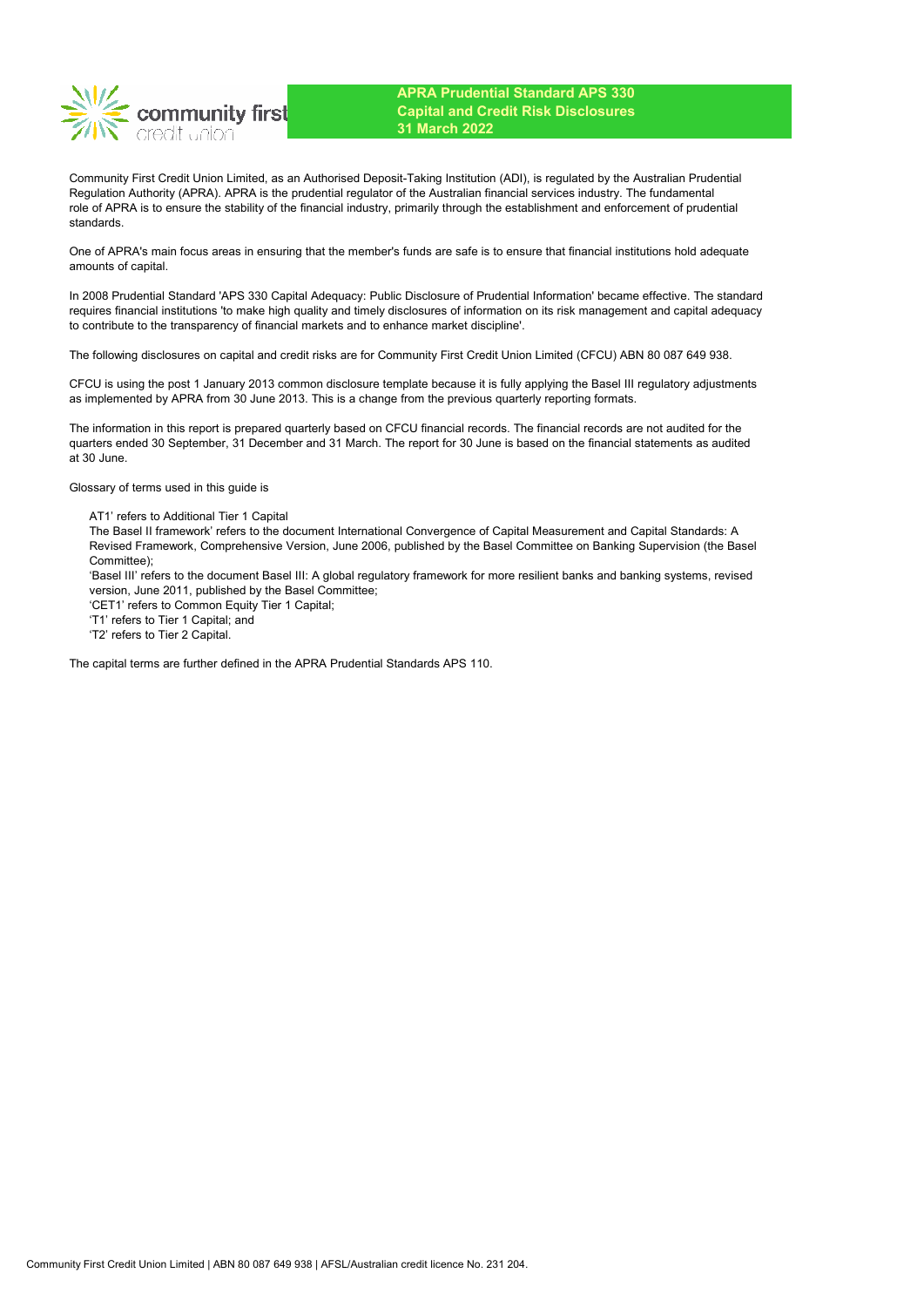

# **Capital Base**

The details of the components of the capital base are set out below as at quarter end 31 March 2022

### **Table 1: Common Disclosure**

|    | <b>Common Equity Tier 1 Capital : instruments</b>                                                                                                                                                                                                                                    | 31-Mar-22 | 31-Dec-21 |
|----|--------------------------------------------------------------------------------------------------------------------------------------------------------------------------------------------------------------------------------------------------------------------------------------|-----------|-----------|
|    | and reserves                                                                                                                                                                                                                                                                         | \$,000    | \$,000    |
| 1  | Directly issued qualifying ordinary shares<br>(and equivalent for mutually-owned entities)<br>capital                                                                                                                                                                                |           |           |
| 2  | Retained earnings                                                                                                                                                                                                                                                                    | 78,371    | 77,913    |
| 3  | Accumulated other comprehensive income<br>(and other reserves)                                                                                                                                                                                                                       | 19,491    | 19,491    |
| 4  | Directly issued capital subject to phase out<br>from CET1 (only applicable to mutually-<br>owned companies)                                                                                                                                                                          |           |           |
| 5  | Ordinary share capital issued by<br>subsidiaries and held by third parties<br>(amount allowed in group CET1)                                                                                                                                                                         |           |           |
| 6  | <b>Common Equity Tier 1 capital before</b><br>regulatory adjustments on Equity Tier 1<br>capital : regulatory adjustments                                                                                                                                                            | 97,862    | 97,404    |
|    | Common Equity Tier 1 Capital : regulatory adjustments (rows 7 to 27)                                                                                                                                                                                                                 |           |           |
| 7  | Prudential valuation adjustments                                                                                                                                                                                                                                                     |           |           |
| 8  | Goodwill (net of related tax liability)                                                                                                                                                                                                                                              |           |           |
| 9  | Other intangibles other than mortgage<br>servicing rights (net of related tax liability)                                                                                                                                                                                             | 182       | 248       |
| 10 | Deferred tax assets that rely on future<br>profitability excluding those arising from<br>temporary differences (net of related tax<br>liability)                                                                                                                                     |           |           |
| 11 | Cash-flow hedge reserve                                                                                                                                                                                                                                                              |           |           |
| 12 | Shortfall of provisions to expected losses                                                                                                                                                                                                                                           |           |           |
| 13 | Securitisation gain on sale (as set out in<br>paragraph 562 of Basel II framework)                                                                                                                                                                                                   |           |           |
| 14 | Gains and losses due to changes in own<br>credit risk on fair valued liabilities                                                                                                                                                                                                     |           |           |
| 15 | Defined benefit superannuation fund net<br>assets                                                                                                                                                                                                                                    |           |           |
| 16 | Investments in own shares (if not already<br>netted off paid-in capital on reported<br>balance sheet)                                                                                                                                                                                |           |           |
| 17 | Reciprocal cross-holdings in common<br>equity                                                                                                                                                                                                                                        |           |           |
| 18 | Investments in the capital of banking,<br>financial and insurance entities that are<br>outside the scope of regulatory<br>consolidation, net of eligible short positions,<br>where the ADI does not own more than<br>10% of the issued share capital (amount<br>above 10% threshold) | 6,224     | 6,224     |
| 19 | Significant investments in the ordinary<br>shares of banking, financial and insurance<br>entities that are outside the scope of<br>regulatory consolidation, net of eligible short<br>positions (amount above 10% threshold)                                                         |           |           |
| 20 | Mortgage service rights (amount above<br>10% threshold)                                                                                                                                                                                                                              |           |           |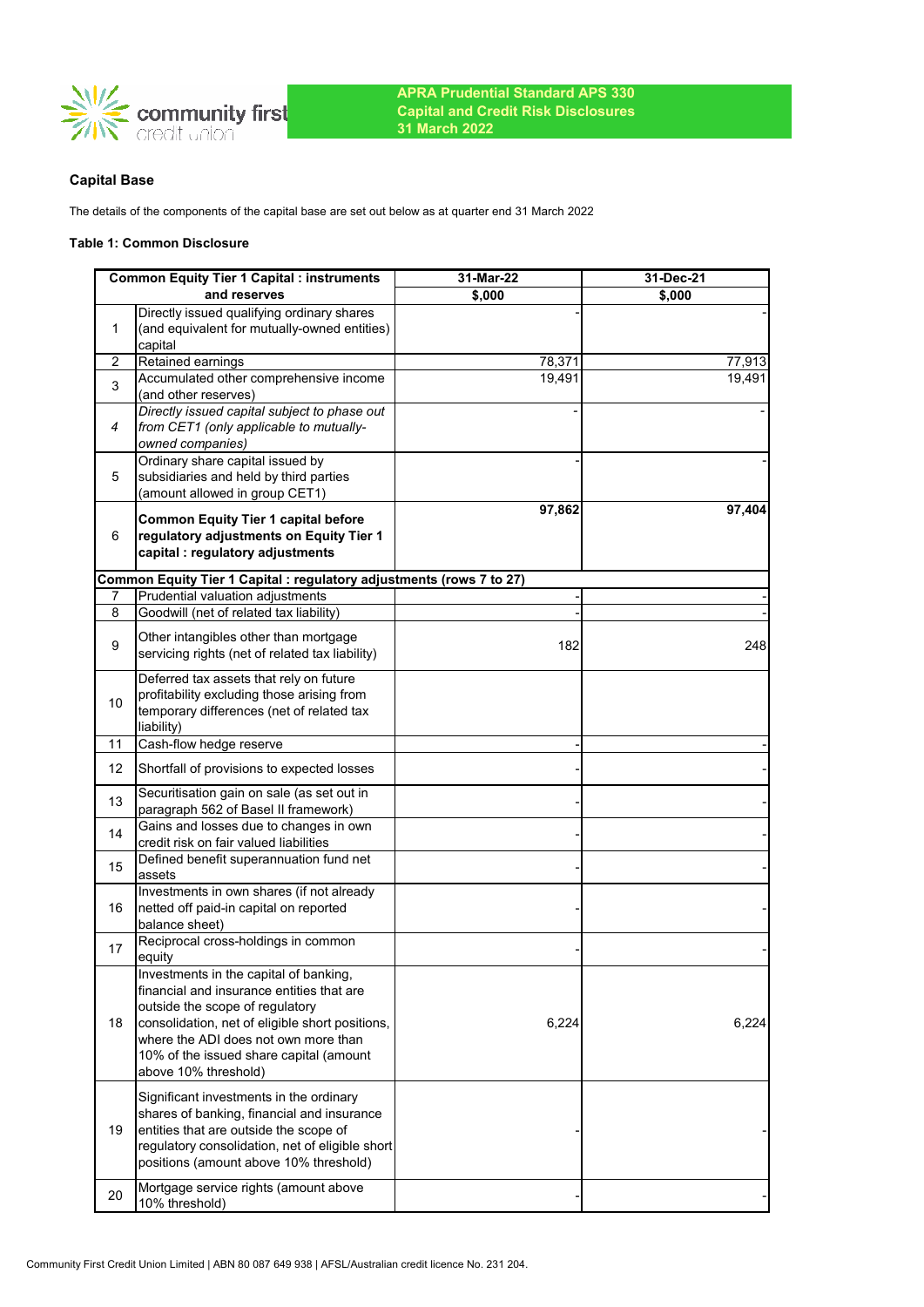

| Deferred tax assets arising from temporary    |                                                                                                                                                                                                                                                                                                                                                                                                                                                                                                                                                                                                                                                                                                                                                                                                                                                                                                                                                                                                                                                                                                                                                                                                                                                                                                                                                                                                                                                                                                                                                                                                                                                                    |                        |
|-----------------------------------------------|--------------------------------------------------------------------------------------------------------------------------------------------------------------------------------------------------------------------------------------------------------------------------------------------------------------------------------------------------------------------------------------------------------------------------------------------------------------------------------------------------------------------------------------------------------------------------------------------------------------------------------------------------------------------------------------------------------------------------------------------------------------------------------------------------------------------------------------------------------------------------------------------------------------------------------------------------------------------------------------------------------------------------------------------------------------------------------------------------------------------------------------------------------------------------------------------------------------------------------------------------------------------------------------------------------------------------------------------------------------------------------------------------------------------------------------------------------------------------------------------------------------------------------------------------------------------------------------------------------------------------------------------------------------------|------------------------|
| net of related tax liability)                 |                                                                                                                                                                                                                                                                                                                                                                                                                                                                                                                                                                                                                                                                                                                                                                                                                                                                                                                                                                                                                                                                                                                                                                                                                                                                                                                                                                                                                                                                                                                                                                                                                                                                    |                        |
|                                               |                                                                                                                                                                                                                                                                                                                                                                                                                                                                                                                                                                                                                                                                                                                                                                                                                                                                                                                                                                                                                                                                                                                                                                                                                                                                                                                                                                                                                                                                                                                                                                                                                                                                    |                        |
|                                               |                                                                                                                                                                                                                                                                                                                                                                                                                                                                                                                                                                                                                                                                                                                                                                                                                                                                                                                                                                                                                                                                                                                                                                                                                                                                                                                                                                                                                                                                                                                                                                                                                                                                    |                        |
|                                               |                                                                                                                                                                                                                                                                                                                                                                                                                                                                                                                                                                                                                                                                                                                                                                                                                                                                                                                                                                                                                                                                                                                                                                                                                                                                                                                                                                                                                                                                                                                                                                                                                                                                    |                        |
|                                               |                                                                                                                                                                                                                                                                                                                                                                                                                                                                                                                                                                                                                                                                                                                                                                                                                                                                                                                                                                                                                                                                                                                                                                                                                                                                                                                                                                                                                                                                                                                                                                                                                                                                    |                        |
|                                               |                                                                                                                                                                                                                                                                                                                                                                                                                                                                                                                                                                                                                                                                                                                                                                                                                                                                                                                                                                                                                                                                                                                                                                                                                                                                                                                                                                                                                                                                                                                                                                                                                                                                    |                        |
|                                               |                                                                                                                                                                                                                                                                                                                                                                                                                                                                                                                                                                                                                                                                                                                                                                                                                                                                                                                                                                                                                                                                                                                                                                                                                                                                                                                                                                                                                                                                                                                                                                                                                                                                    |                        |
| (sum of rows 26a, 26b, 26c, 26d, 26e, 26f,    | 4,102                                                                                                                                                                                                                                                                                                                                                                                                                                                                                                                                                                                                                                                                                                                                                                                                                                                                                                                                                                                                                                                                                                                                                                                                                                                                                                                                                                                                                                                                                                                                                                                                                                                              | 3,929                  |
| 26g, 26h, 26i and 26j)                        |                                                                                                                                                                                                                                                                                                                                                                                                                                                                                                                                                                                                                                                                                                                                                                                                                                                                                                                                                                                                                                                                                                                                                                                                                                                                                                                                                                                                                                                                                                                                                                                                                                                                    |                        |
|                                               |                                                                                                                                                                                                                                                                                                                                                                                                                                                                                                                                                                                                                                                                                                                                                                                                                                                                                                                                                                                                                                                                                                                                                                                                                                                                                                                                                                                                                                                                                                                                                                                                                                                                    |                        |
|                                               |                                                                                                                                                                                                                                                                                                                                                                                                                                                                                                                                                                                                                                                                                                                                                                                                                                                                                                                                                                                                                                                                                                                                                                                                                                                                                                                                                                                                                                                                                                                                                                                                                                                                    |                        |
|                                               |                                                                                                                                                                                                                                                                                                                                                                                                                                                                                                                                                                                                                                                                                                                                                                                                                                                                                                                                                                                                                                                                                                                                                                                                                                                                                                                                                                                                                                                                                                                                                                                                                                                                    |                        |
|                                               |                                                                                                                                                                                                                                                                                                                                                                                                                                                                                                                                                                                                                                                                                                                                                                                                                                                                                                                                                                                                                                                                                                                                                                                                                                                                                                                                                                                                                                                                                                                                                                                                                                                                    |                        |
|                                               |                                                                                                                                                                                                                                                                                                                                                                                                                                                                                                                                                                                                                                                                                                                                                                                                                                                                                                                                                                                                                                                                                                                                                                                                                                                                                                                                                                                                                                                                                                                                                                                                                                                                    |                        |
|                                               |                                                                                                                                                                                                                                                                                                                                                                                                                                                                                                                                                                                                                                                                                                                                                                                                                                                                                                                                                                                                                                                                                                                                                                                                                                                                                                                                                                                                                                                                                                                                                                                                                                                                    |                        |
| of which: equity investments in financial     |                                                                                                                                                                                                                                                                                                                                                                                                                                                                                                                                                                                                                                                                                                                                                                                                                                                                                                                                                                                                                                                                                                                                                                                                                                                                                                                                                                                                                                                                                                                                                                                                                                                                    |                        |
| institutions not reported in rows 18, 19 and  |                                                                                                                                                                                                                                                                                                                                                                                                                                                                                                                                                                                                                                                                                                                                                                                                                                                                                                                                                                                                                                                                                                                                                                                                                                                                                                                                                                                                                                                                                                                                                                                                                                                                    |                        |
|                                               |                                                                                                                                                                                                                                                                                                                                                                                                                                                                                                                                                                                                                                                                                                                                                                                                                                                                                                                                                                                                                                                                                                                                                                                                                                                                                                                                                                                                                                                                                                                                                                                                                                                                    |                        |
|                                               |                                                                                                                                                                                                                                                                                                                                                                                                                                                                                                                                                                                                                                                                                                                                                                                                                                                                                                                                                                                                                                                                                                                                                                                                                                                                                                                                                                                                                                                                                                                                                                                                                                                                    |                        |
|                                               |                                                                                                                                                                                                                                                                                                                                                                                                                                                                                                                                                                                                                                                                                                                                                                                                                                                                                                                                                                                                                                                                                                                                                                                                                                                                                                                                                                                                                                                                                                                                                                                                                                                                    | 182                    |
|                                               |                                                                                                                                                                                                                                                                                                                                                                                                                                                                                                                                                                                                                                                                                                                                                                                                                                                                                                                                                                                                                                                                                                                                                                                                                                                                                                                                                                                                                                                                                                                                                                                                                                                                    |                        |
|                                               |                                                                                                                                                                                                                                                                                                                                                                                                                                                                                                                                                                                                                                                                                                                                                                                                                                                                                                                                                                                                                                                                                                                                                                                                                                                                                                                                                                                                                                                                                                                                                                                                                                                                    | 3,747                  |
|                                               |                                                                                                                                                                                                                                                                                                                                                                                                                                                                                                                                                                                                                                                                                                                                                                                                                                                                                                                                                                                                                                                                                                                                                                                                                                                                                                                                                                                                                                                                                                                                                                                                                                                                    |                        |
| of which: covered bonds in excess of asset    |                                                                                                                                                                                                                                                                                                                                                                                                                                                                                                                                                                                                                                                                                                                                                                                                                                                                                                                                                                                                                                                                                                                                                                                                                                                                                                                                                                                                                                                                                                                                                                                                                                                                    |                        |
|                                               |                                                                                                                                                                                                                                                                                                                                                                                                                                                                                                                                                                                                                                                                                                                                                                                                                                                                                                                                                                                                                                                                                                                                                                                                                                                                                                                                                                                                                                                                                                                                                                                                                                                                    |                        |
|                                               |                                                                                                                                                                                                                                                                                                                                                                                                                                                                                                                                                                                                                                                                                                                                                                                                                                                                                                                                                                                                                                                                                                                                                                                                                                                                                                                                                                                                                                                                                                                                                                                                                                                                    |                        |
|                                               |                                                                                                                                                                                                                                                                                                                                                                                                                                                                                                                                                                                                                                                                                                                                                                                                                                                                                                                                                                                                                                                                                                                                                                                                                                                                                                                                                                                                                                                                                                                                                                                                                                                                    |                        |
|                                               |                                                                                                                                                                                                                                                                                                                                                                                                                                                                                                                                                                                                                                                                                                                                                                                                                                                                                                                                                                                                                                                                                                                                                                                                                                                                                                                                                                                                                                                                                                                                                                                                                                                                    |                        |
|                                               |                                                                                                                                                                                                                                                                                                                                                                                                                                                                                                                                                                                                                                                                                                                                                                                                                                                                                                                                                                                                                                                                                                                                                                                                                                                                                                                                                                                                                                                                                                                                                                                                                                                                    |                        |
|                                               |                                                                                                                                                                                                                                                                                                                                                                                                                                                                                                                                                                                                                                                                                                                                                                                                                                                                                                                                                                                                                                                                                                                                                                                                                                                                                                                                                                                                                                                                                                                                                                                                                                                                    |                        |
|                                               |                                                                                                                                                                                                                                                                                                                                                                                                                                                                                                                                                                                                                                                                                                                                                                                                                                                                                                                                                                                                                                                                                                                                                                                                                                                                                                                                                                                                                                                                                                                                                                                                                                                                    |                        |
| Tier 1 and Tier 2 to cover deductions         |                                                                                                                                                                                                                                                                                                                                                                                                                                                                                                                                                                                                                                                                                                                                                                                                                                                                                                                                                                                                                                                                                                                                                                                                                                                                                                                                                                                                                                                                                                                                                                                                                                                                    |                        |
|                                               |                                                                                                                                                                                                                                                                                                                                                                                                                                                                                                                                                                                                                                                                                                                                                                                                                                                                                                                                                                                                                                                                                                                                                                                                                                                                                                                                                                                                                                                                                                                                                                                                                                                                    |                        |
|                                               | 10,507                                                                                                                                                                                                                                                                                                                                                                                                                                                                                                                                                                                                                                                                                                                                                                                                                                                                                                                                                                                                                                                                                                                                                                                                                                                                                                                                                                                                                                                                                                                                                                                                                                                             | 10,400                 |
|                                               |                                                                                                                                                                                                                                                                                                                                                                                                                                                                                                                                                                                                                                                                                                                                                                                                                                                                                                                                                                                                                                                                                                                                                                                                                                                                                                                                                                                                                                                                                                                                                                                                                                                                    | 87,004                 |
| <b>Additional Tier 1 Capital: instruments</b> |                                                                                                                                                                                                                                                                                                                                                                                                                                                                                                                                                                                                                                                                                                                                                                                                                                                                                                                                                                                                                                                                                                                                                                                                                                                                                                                                                                                                                                                                                                                                                                                                                                                                    |                        |
| Directly issued qualifying Additional Tier 1  |                                                                                                                                                                                                                                                                                                                                                                                                                                                                                                                                                                                                                                                                                                                                                                                                                                                                                                                                                                                                                                                                                                                                                                                                                                                                                                                                                                                                                                                                                                                                                                                                                                                                    |                        |
| instruments                                   |                                                                                                                                                                                                                                                                                                                                                                                                                                                                                                                                                                                                                                                                                                                                                                                                                                                                                                                                                                                                                                                                                                                                                                                                                                                                                                                                                                                                                                                                                                                                                                                                                                                                    |                        |
|                                               |                                                                                                                                                                                                                                                                                                                                                                                                                                                                                                                                                                                                                                                                                                                                                                                                                                                                                                                                                                                                                                                                                                                                                                                                                                                                                                                                                                                                                                                                                                                                                                                                                                                                    |                        |
|                                               |                                                                                                                                                                                                                                                                                                                                                                                                                                                                                                                                                                                                                                                                                                                                                                                                                                                                                                                                                                                                                                                                                                                                                                                                                                                                                                                                                                                                                                                                                                                                                                                                                                                                    |                        |
|                                               |                                                                                                                                                                                                                                                                                                                                                                                                                                                                                                                                                                                                                                                                                                                                                                                                                                                                                                                                                                                                                                                                                                                                                                                                                                                                                                                                                                                                                                                                                                                                                                                                                                                                    |                        |
|                                               |                                                                                                                                                                                                                                                                                                                                                                                                                                                                                                                                                                                                                                                                                                                                                                                                                                                                                                                                                                                                                                                                                                                                                                                                                                                                                                                                                                                                                                                                                                                                                                                                                                                                    |                        |
|                                               |                                                                                                                                                                                                                                                                                                                                                                                                                                                                                                                                                                                                                                                                                                                                                                                                                                                                                                                                                                                                                                                                                                                                                                                                                                                                                                                                                                                                                                                                                                                                                                                                                                                                    |                        |
|                                               |                                                                                                                                                                                                                                                                                                                                                                                                                                                                                                                                                                                                                                                                                                                                                                                                                                                                                                                                                                                                                                                                                                                                                                                                                                                                                                                                                                                                                                                                                                                                                                                                                                                                    |                        |
| Additional Tier 1 instruments (and CET1       |                                                                                                                                                                                                                                                                                                                                                                                                                                                                                                                                                                                                                                                                                                                                                                                                                                                                                                                                                                                                                                                                                                                                                                                                                                                                                                                                                                                                                                                                                                                                                                                                                                                                    |                        |
| instruments not included in row 5) issued by  |                                                                                                                                                                                                                                                                                                                                                                                                                                                                                                                                                                                                                                                                                                                                                                                                                                                                                                                                                                                                                                                                                                                                                                                                                                                                                                                                                                                                                                                                                                                                                                                                                                                                    |                        |
|                                               |                                                                                                                                                                                                                                                                                                                                                                                                                                                                                                                                                                                                                                                                                                                                                                                                                                                                                                                                                                                                                                                                                                                                                                                                                                                                                                                                                                                                                                                                                                                                                                                                                                                                    |                        |
|                                               |                                                                                                                                                                                                                                                                                                                                                                                                                                                                                                                                                                                                                                                                                                                                                                                                                                                                                                                                                                                                                                                                                                                                                                                                                                                                                                                                                                                                                                                                                                                                                                                                                                                                    |                        |
|                                               |                                                                                                                                                                                                                                                                                                                                                                                                                                                                                                                                                                                                                                                                                                                                                                                                                                                                                                                                                                                                                                                                                                                                                                                                                                                                                                                                                                                                                                                                                                                                                                                                                                                                    |                        |
|                                               |                                                                                                                                                                                                                                                                                                                                                                                                                                                                                                                                                                                                                                                                                                                                                                                                                                                                                                                                                                                                                                                                                                                                                                                                                                                                                                                                                                                                                                                                                                                                                                                                                                                                    |                        |
|                                               |                                                                                                                                                                                                                                                                                                                                                                                                                                                                                                                                                                                                                                                                                                                                                                                                                                                                                                                                                                                                                                                                                                                                                                                                                                                                                                                                                                                                                                                                                                                                                                                                                                                                    |                        |
|                                               | differences (amount above 10% threshold,<br>Amount exceeding the 15% threshold<br>of which: significant investments in the<br>ordinary shares of financial entities<br>of which: mortgage servicing rights<br>of which: deferred tax assets arising from<br>temporary differences<br>National specific regulatory adjustments<br>of which: treasury shares<br>of which: offset to dividends declared under<br>a dividend reinvestment plan (DRP), to the<br>extent that the dividends are used to<br>purchase new ordinary shares issued by the<br>ADI<br>of which: deferred fee income<br>23<br>of which: deferred tax assets not reported in<br>rows 10, 21 and 25<br>of which: capitalised expenses<br>of which: investments in commercial (non-<br>financial) entities that are deducted under<br><b>APRA</b> rules<br>cover in pools<br>of which: undercapitalisation of a non-<br>consolidated subsidiary<br>of which: other national specific regulatory<br>adjustments not reported in rows 26a to 26i<br>Regulatory adjustments applied to Common<br>Equity Tier 1 due to insufficient Additional<br>Total regulatory adjustments to<br><b>Common Equity Tier 1</b><br>Common Equity Tier 1 Capital (CET1)<br>of which: classified as equity under<br>applicable accounting standards<br>of which: classified as liabilities under<br>applicable accounting standards<br>Directly issued capital instruments subject<br>to phase out from Additional Tier 1<br>subsidiaries and held by third parties<br>(amount allowed in group AT1)<br>of which: instruments issued by<br>subsidiaries subject to phase out<br><b>Additional Tier 1 Capital before</b> | 354<br>3,747<br>87,355 |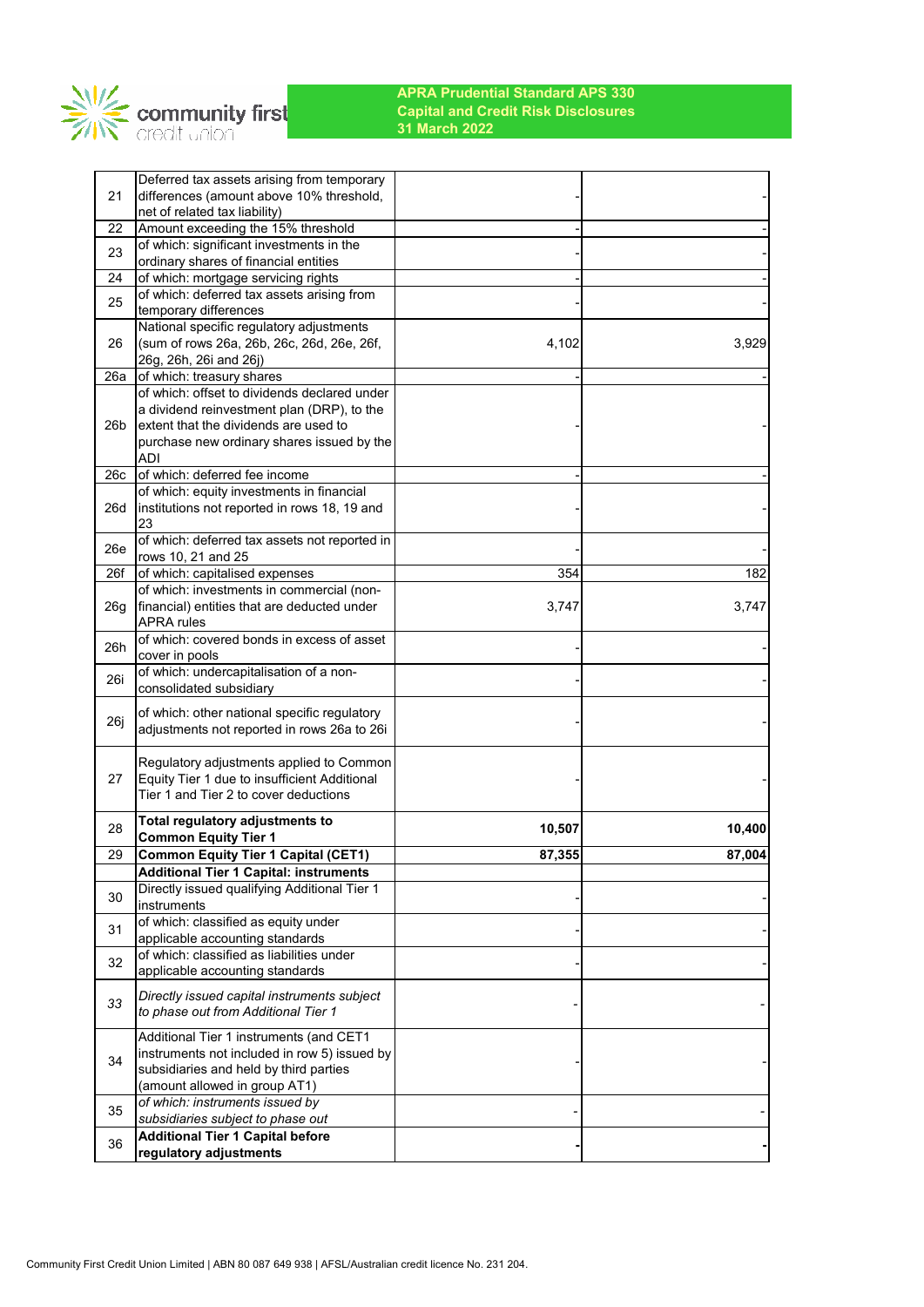

|                 | Additional Tier 1 Capital: regulatory adjustments |        |        |
|-----------------|---------------------------------------------------|--------|--------|
| 37              | Investments in own Additional Tier 1              |        |        |
|                 | instruments                                       |        |        |
| 38              | Reciprocal cross-holdings in Additional Tier      |        |        |
|                 | 1 instruments                                     |        |        |
|                 | Investments in the capital of banking,            |        |        |
|                 | financial and insurance entities that are         |        |        |
|                 | outside the scope of regulatory                   |        |        |
| 39              | consolidation, net of eligible short positions,   |        |        |
|                 | where the ADI does not own more than              |        |        |
|                 | 10% of the issued share capital (amount           |        |        |
|                 | above 10% threshold)                              |        |        |
|                 | Significant investments in the capital of         |        |        |
|                 | banking, financial and insurance entities         |        |        |
| 40              | that are outside the scope of regulatory          |        |        |
|                 | consolidation (net of eligible short positions)   |        |        |
|                 |                                                   |        |        |
| 41              | National specific regulatory adjustments          |        |        |
|                 | (sum of rows 41a, 41b and 41c)                    |        |        |
|                 | of which: holdings of capital instruments in      |        |        |
| 41a             | group members by other group members              |        |        |
|                 | on behalf of third parties                        |        |        |
|                 | of which: investments in the capital of           |        |        |
| 41 <sub>b</sub> | financial institutions that are outside the       |        |        |
|                 | scope of regulatory consolidations not            |        |        |
|                 | reported in rows 39 and 40                        |        |        |
|                 | of which: other national specific regulatory      |        |        |
| 41c             | adjustments not reported in rows 41a and          |        |        |
|                 | 41 <sub>b</sub>                                   |        |        |
|                 | Regulatory adjustments applied to                 |        |        |
| 42              | Additional Tier 1 due to insufficient Tier 2 to   |        |        |
|                 | cover deductions                                  |        |        |
| 43              | Total regulatory adjustments to                   |        |        |
|                 | <b>Additional Tier 1 capital</b>                  |        |        |
| 44              | <b>Additional Tier 1 capital (AT1)</b>            |        |        |
| 45              | Tier 1 Capital (T1=CET1+AT1)                      | 87,355 | 87,004 |
|                 | Tier 2 Capital: instruments and provisions        |        |        |
| 46              | Directly issued qualifying Tier 2 instruments     |        |        |
| 47              | Directly issued capital instruments subject       |        |        |
|                 | to phase out from Tier 2                          |        |        |
|                 | Tier 2 instruments (and CET1 and AT1              |        |        |
| 48              | instruments not included in rows 5 or 34)         |        |        |
|                 | issued by subsidiaries and held by third          |        |        |
|                 | parties (amount allowed in group T2)              |        |        |
| 49              | of which: instruments issued by                   |        |        |
|                 | subsidiaries subject to phase out                 |        |        |
| 50              | Provisions                                        | 4,078  | 4,041  |
| 51              | Tier 2 Capital before regulatory                  | 4,078  | 4,041  |
|                 | adjustments                                       |        |        |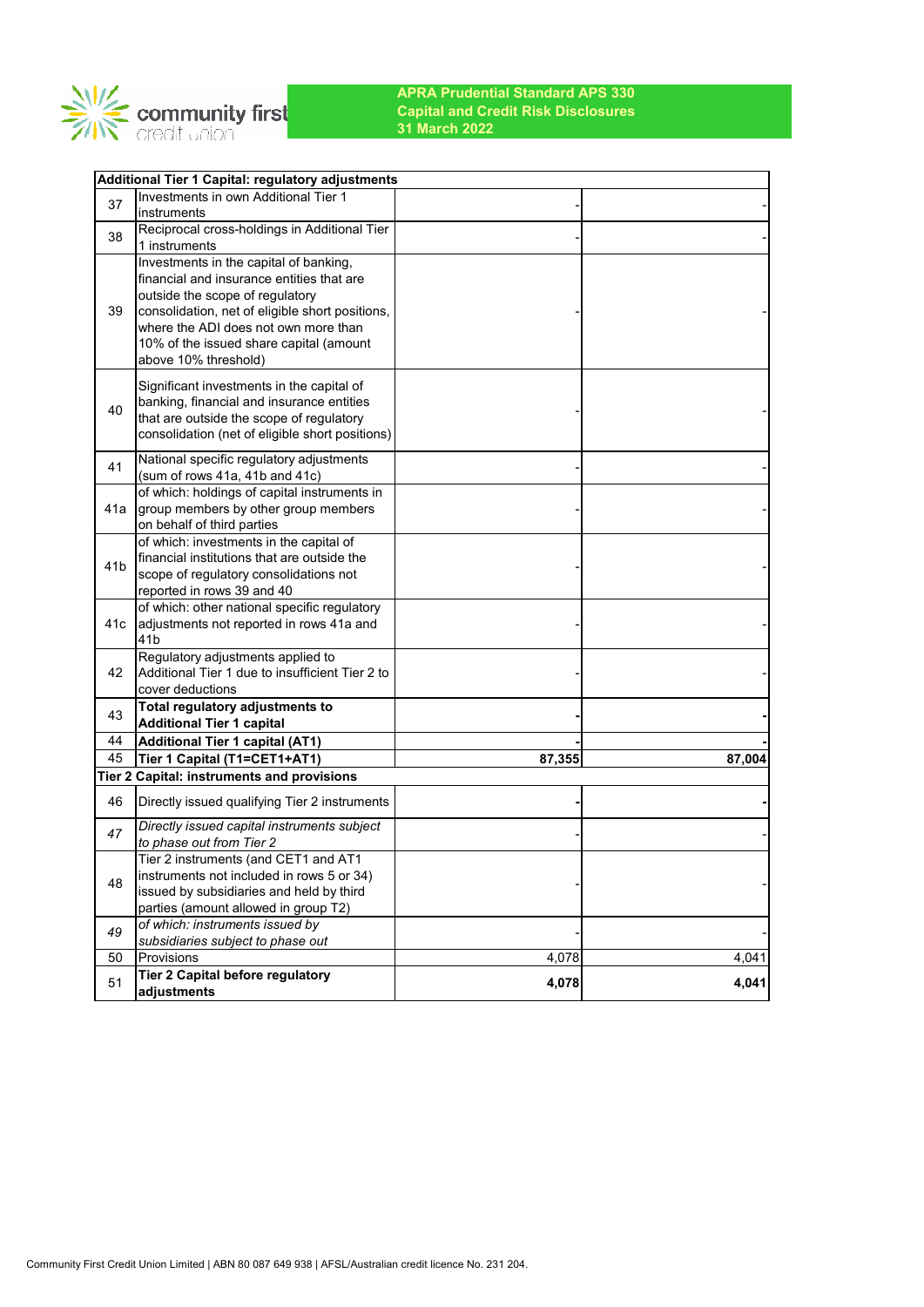

|     | Tier 2 Capital: regulatory adjustments                                                  |         |                   |
|-----|-----------------------------------------------------------------------------------------|---------|-------------------|
| 52  | Investments in own Tier 2 instruments                                                   |         |                   |
| 53  | Reciprocal cross-holdings in Tier 2                                                     |         |                   |
|     | instruments                                                                             |         |                   |
|     | Investments in the Tier 2 capital of banking,                                           |         |                   |
|     | financial and insurance entities that are                                               |         |                   |
|     | outside the scope of regulatory                                                         |         |                   |
| 54  | consolidation, net of eligible short positions,<br>where the ADI does not own more than |         |                   |
|     | 10% of the issued share capital (amount                                                 |         |                   |
|     | above 10% threshold)                                                                    |         |                   |
|     |                                                                                         |         |                   |
|     | Significant investments in the Tier 2 capital                                           |         |                   |
| 55  | of banking, financial and insurance entities                                            |         |                   |
|     | that are outside the scope of regulatory                                                |         |                   |
|     | consolidation, net of eligible short positions                                          |         |                   |
| 56  | National specific regulatory adjustments                                                |         |                   |
|     | (sum of rows 56a, 56b and 56c)                                                          |         |                   |
|     | of which: holdings of capital instruments in                                            |         |                   |
| 56a | group members by other group members                                                    |         |                   |
|     | on behalf of third parties<br>of which: investments in the capital of                   |         |                   |
|     | financial institutions that are outside the                                             |         |                   |
| 56b | scope of regulatory consolidation not                                                   |         |                   |
|     | reported in rows 54 and 55                                                              |         |                   |
|     | of which: other national specific regulatory                                            |         |                   |
| 56c | adjustments not reported in rows 56a and                                                |         |                   |
|     | 56b                                                                                     |         |                   |
|     |                                                                                         |         |                   |
|     | Total regulatory adjustments to Tier 2                                                  |         |                   |
| 57  | capital                                                                                 |         |                   |
| 58  | Tier 2 capital (T2)                                                                     | 4,078   | 4,041             |
| 59  | Total capital (TC=T1+T2)                                                                | 91,433  | 91,044            |
| 60  | Total risk-weighted assets based on                                                     | 627,478 |                   |
|     | <b>APRA standards</b>                                                                   |         |                   |
|     | <b>Capital ratios and buffers</b>                                                       |         |                   |
| 61  | Common Equity Tier 1 (as a percentage of                                                | 13.92%  |                   |
|     | risk-weighted assets)                                                                   |         | 646,743<br>13.45% |
| 62  | Tier 1 (as a percentage of risk-weighted<br>assets)                                     | 13.92%  |                   |
|     | Total capital (as a percentage of risk-                                                 |         |                   |
| 63  | weighted assets)                                                                        | 14.57%  | 13.45%<br>14.08%  |
|     | Institution-specific buffer requirement                                                 |         |                   |
|     | (minimum CET1 requirement plus capital                                                  |         |                   |
| 64  | conservation buffer plus countercyclical                                                |         |                   |
|     | buffer requirements plus G-SIBs buffer                                                  | 7.0%    | 7.0%              |
|     | requirement, expressed as a percentage of                                               |         |                   |
|     | risk-weighted assets)                                                                   |         |                   |
| 65  | of which: capital conservation buffer                                                   | 2.5%    | 2.5%              |
|     | requirement                                                                             |         |                   |
| 66  | of which: ADI-specific countercyclical buffer<br>requirements                           |         |                   |
| 67  | of which: G-SIB buffer requirement                                                      |         |                   |
|     | Common Equity Tier 1 available to meet                                                  |         |                   |
| 68  | buffers (as a percentage of risk-weighted<br>assets)                                    | 6.92%   | 6.45%             |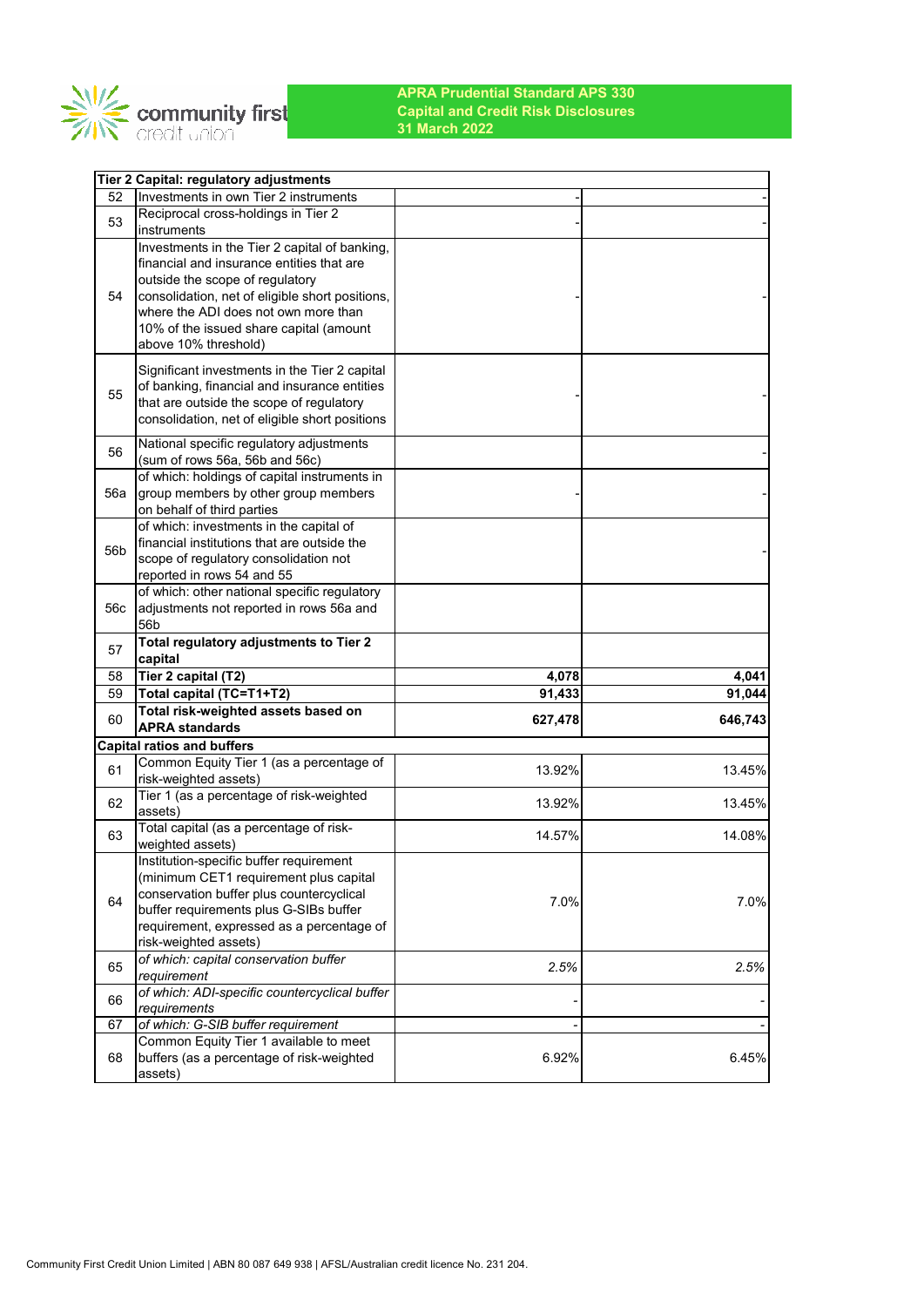

|    | National minima (if different from Basel III)                                              |       |       |
|----|--------------------------------------------------------------------------------------------|-------|-------|
| 69 | National Common Equity Tier 1 minimum                                                      |       |       |
|    | ratio (if different from Basel III minimum)                                                |       |       |
| 70 | National Tier 1 minimum ratio (if different<br>from Basel III minimum)                     |       |       |
| 71 | National total capital minimum ratio (if<br>different from Basel III minimum)              |       |       |
|    | Amount below thresholds for deductions (not risk-weighted)                                 |       |       |
| 72 | Non-significant investments in the capital of                                              |       |       |
|    | other financial entities                                                                   |       |       |
| 73 | Significant investments in the ordinary<br>shares of financial entities                    |       |       |
|    | Mortgage servicing rights (net of related tax                                              |       |       |
| 74 | liability)                                                                                 |       |       |
|    | Deferred tax assets arising from temporary                                                 |       |       |
| 75 | differences (net of related tax liability)                                                 |       |       |
|    | Applicable caps on the inclusion of provisions in Tier 2                                   |       |       |
|    | Provisions eligible for inclusion in Tier 2 in                                             |       |       |
| 76 | respect of exposures subject to                                                            |       |       |
|    | standardised approach (prior to application                                                |       |       |
|    | of cap)                                                                                    |       |       |
| 77 | Cap on inclusion of provisions in Tier 2                                                   | 1,143 | 1,138 |
|    | under standardised approach                                                                |       |       |
|    | Provisions eligible for inclusion in Tier 2 in<br>respect of exposures subject to internal |       |       |
| 78 | ratings-based approach (prior to application                                               |       |       |
|    | of cap)                                                                                    |       |       |
|    | Cap for inclusion of provisions in Tier 2                                                  |       |       |
| 79 | under internal ratings-based approach                                                      |       |       |
|    | Capital instruments subject to phase-out arrangements                                      |       |       |
|    | (only applicable between 1 Jan 2018 and 1 Jan 2022)                                        |       |       |
| 80 | Current cap on CET1 instruments subject<br>to phase out arrangements                       |       |       |
|    | Amount excluded from CET1 due to cap                                                       |       |       |
| 81 | (excess over cap after redemptions and                                                     |       |       |
|    | maturities                                                                                 |       |       |
| 82 | Current cap on AT1 instruments subject to<br>phase out arrangements                        |       |       |
|    | Amount excluded from AT1 instruments                                                       |       |       |
| 83 | due to cap (excess over cap after                                                          |       |       |
|    | redemptions and maturities)                                                                |       |       |
| 84 | Current cap on T2 instruments subject to<br>phase out arrangements                         |       |       |
|    | Amount excluded from T2 due to cap                                                         |       |       |
| 85 | (excess over cap after redemptions and                                                     |       |       |
|    | <i>maturities</i> )                                                                        |       |       |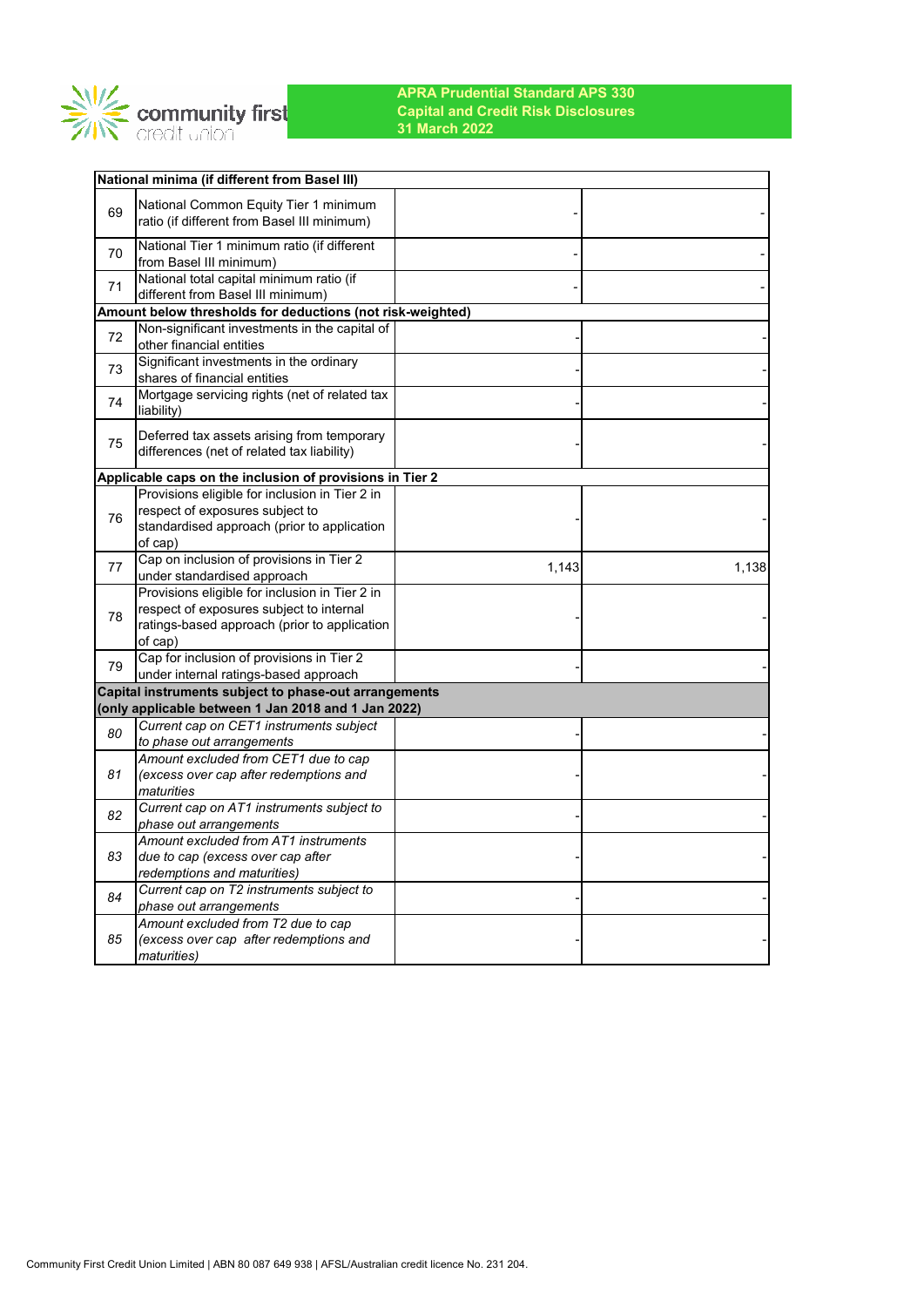

# **Capital Instruments of CFCU**

The regulatory capital of CFCU comprises

Retained Earnings General Reserve for Credit Losses Asset Revaluation Reserves

There are no capital instruments (shares, debt instruments) issued by CFCU.

## **Table 2: Main features of Regulatory Capital instruments**

|    |                                                                                                     | Tier 1 | <b>Tier 2- Subordinated Debt</b> |
|----|-----------------------------------------------------------------------------------------------------|--------|----------------------------------|
|    | 1 Issuer                                                                                            |        |                                  |
|    | Unique identifier (eg CUSIP, ISIN or<br>Bloomberg identifier for private placement)                 |        |                                  |
|    | 3 Governing law(s) of the instrument                                                                |        |                                  |
|    | <b>Regulatory treatment</b>                                                                         |        |                                  |
|    | 4 Transitional Basel III rules                                                                      |        |                                  |
|    | 5 Post-transitional Basel III rules                                                                 |        |                                  |
|    | 6 Eligible at solo/group/group & solo                                                               |        |                                  |
|    | Instrument type (ordinary shares/preference<br>shares/subordinated notes/other)                     |        |                                  |
|    | Amount recognised in Regulatory Capital<br>8 (Currency in mil, as of most recent reporting<br>date) |        |                                  |
|    | 9 Par value of instrument                                                                           |        |                                  |
|    | 10 Accounting classification                                                                        |        |                                  |
|    | 11 Original date of issuance                                                                        |        |                                  |
|    | 12 Perpetual or dated                                                                               |        |                                  |
|    | 13 Original maturity date                                                                           |        |                                  |
| 14 | Issuer call subject to prior supervisory<br>approval                                                |        |                                  |
|    | 15 Optional call date, contingent call dates and<br>redemption amount                               |        |                                  |
|    | 16 Subsequent call dates, if applicable                                                             |        |                                  |
|    | Coupons/dividends                                                                                   |        |                                  |
|    | 17 Fixed or floating dividend/coupon                                                                |        |                                  |
|    | 18 Coupon rate and any related index                                                                |        |                                  |
|    | 19 Existence of a dividend stopper                                                                  |        |                                  |
| 20 | Fully discretionary, partially discretionary or<br>mandatory                                        |        |                                  |
| 21 | Existence of step up or other incentive to<br>redeem                                                |        |                                  |
|    | 22 Noncumulative or cumulative                                                                      |        |                                  |
|    | 23 Convertible or non-convertible                                                                   |        |                                  |
|    | 24 If convertible, conversion trigger (s)                                                           |        |                                  |
|    | 25 If convertible, fully or partially                                                               |        |                                  |
|    | 26 If convertible, conversion rate                                                                  |        |                                  |
| 27 | If convertible, mandatory or optional<br>conversion                                                 |        |                                  |
| 28 | If convertible, specify instrument type<br>convertible into                                         |        |                                  |
| 29 | If convertible, specify issuer of instrument it<br>converts into                                    |        |                                  |
|    | 30 Write-down feature                                                                               |        |                                  |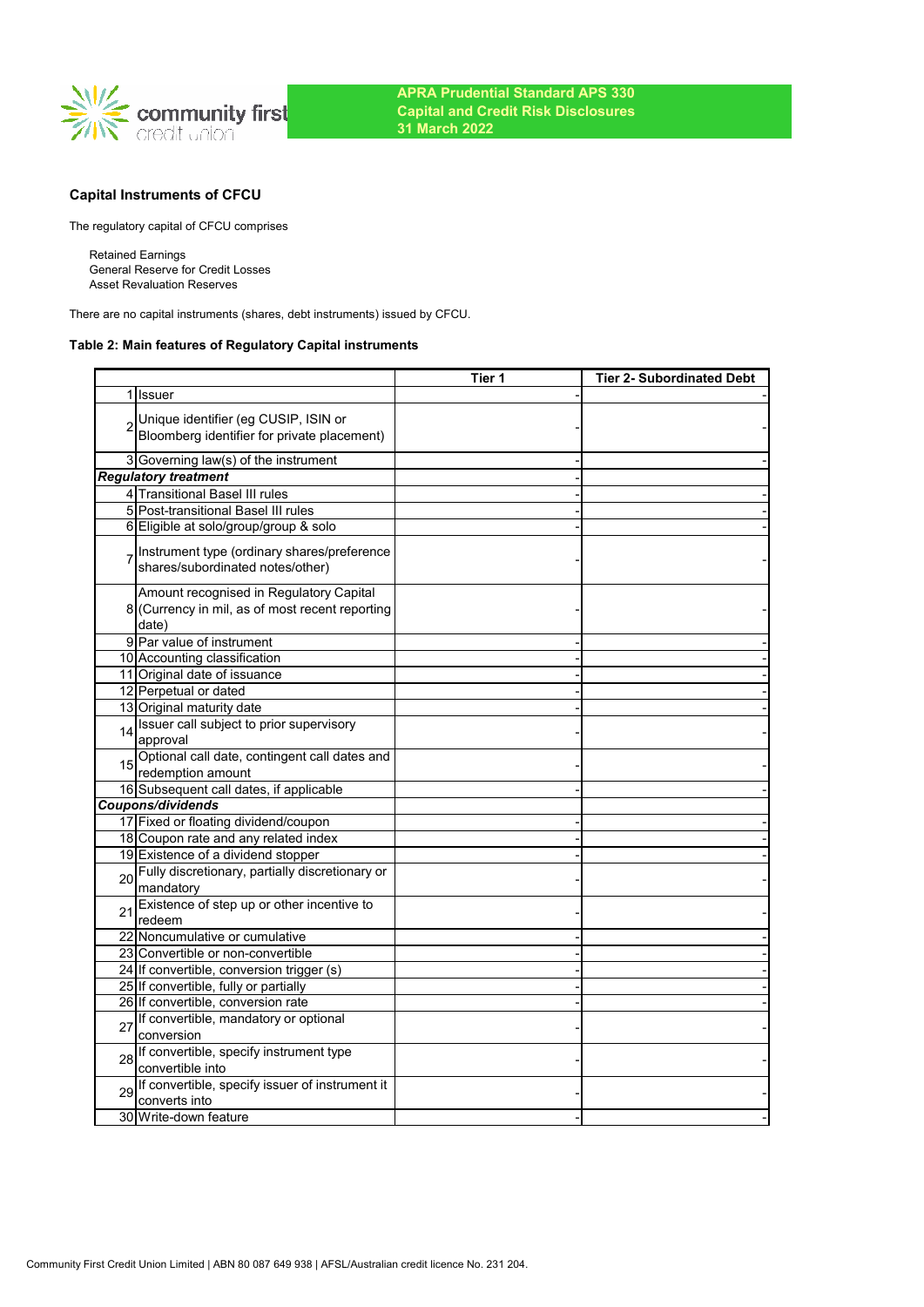

| 31 If write-down, write-down trigger(s)         |  |
|-------------------------------------------------|--|
| 32 If write-down, full or partial               |  |
| 33 If write-down, permanent or temporary        |  |
| 34 If temporary write-down, description of wind |  |
| lup mechanism                                   |  |
| Position in subordination hierarchy in          |  |
| 35 liquidation (specify instrument type         |  |
| immediately senior to instrument)               |  |
| 36 Non compliant transitioned features          |  |
| 37 If yes, specify non compliant features       |  |

## **Capital Requirements**

An ADI's capital is measured by means of risk based capital ratios calculated by dividing each of its Common Equity Tier 1 Capital, Tier 1 Capital and Total Capital by its risk weighted assets.

The risk weighted assets for each asset grouping as set out in the table below is determined by the APRA Prudential Standards APS 112. These are prescribed risk weights to measure the level of risk based on the nature and level of security supporting the assets recovery.

The risk weighted assets held as at the end of the quarter 31 March 2022 is as follows.

### **Table 3a: Risk Weighted Assets (RWA) by Asset Class**

|                                                     | <b>Prescribed</b> |           |  |  |
|-----------------------------------------------------|-------------------|-----------|--|--|
|                                                     | <b>RWA</b>        |           |  |  |
|                                                     | \$'000            |           |  |  |
|                                                     | 31-Mar-22         | 31-Dec-21 |  |  |
| (a) Capital requirements (in terms of risk-weighted |                   |           |  |  |
| Cash                                                | Ξ.                |           |  |  |
| Liquid investments                                  | 82,061            | 87,771    |  |  |
| Loans - secured by residential mortgage             | 347,877           | 337,996   |  |  |
| Loans - other retail                                | 87,804            | 90,981    |  |  |
| Loans - corporate                                   |                   |           |  |  |
| all other assets                                    | 18,363            | 18,355    |  |  |
| Total credit risk on balance sheet                  | 536,105           | 535,103   |  |  |
| Total credit risk off balance sheet (commitments)   |                   |           |  |  |
| Undrawn financial commitments (overdrafts,          |                   |           |  |  |
| credit cards, line of credit, Loans approved not    | 17,422            | 37,688    |  |  |
| advanced, guarantees)                               |                   |           |  |  |
| Capital requirements for securitisation             |                   |           |  |  |
| Total credit risk off balance sheet                 | 17,422            | 37,688    |  |  |
| (b) Capital requirements for market risk            |                   |           |  |  |
| (c) Capital requirements for operational risk       | 73,951            | 73,951    |  |  |
| Total Risk Weighted assets                          | 627,478           | 646,743   |  |  |

## **Capital Held by CFCU**

CFCU maintains a capital policy and sets a capital target above the minimum as prescribed by the APRA Prudential Standards. Any excess facilitates future growth within the ADI.

The capital ratio is the amount of capital described in Table 1 divided by the risk weighted assets in Table 3

### **Table 3b: Capital**

|                                    | Capital       |               |  |
|------------------------------------|---------------|---------------|--|
|                                    | \$'000        |               |  |
|                                    | 31-Mar-22     | 31-Dec-21     |  |
| Common Equity Tier 1 Capital Ratio | 13.92%        | 13.45%        |  |
| Tier 1 Capital Ratio               | 13.92%        | 13.45%        |  |
| <b>Total Capital ratio</b>         | <b>14.57%</b> | <b>14.08%</b> |  |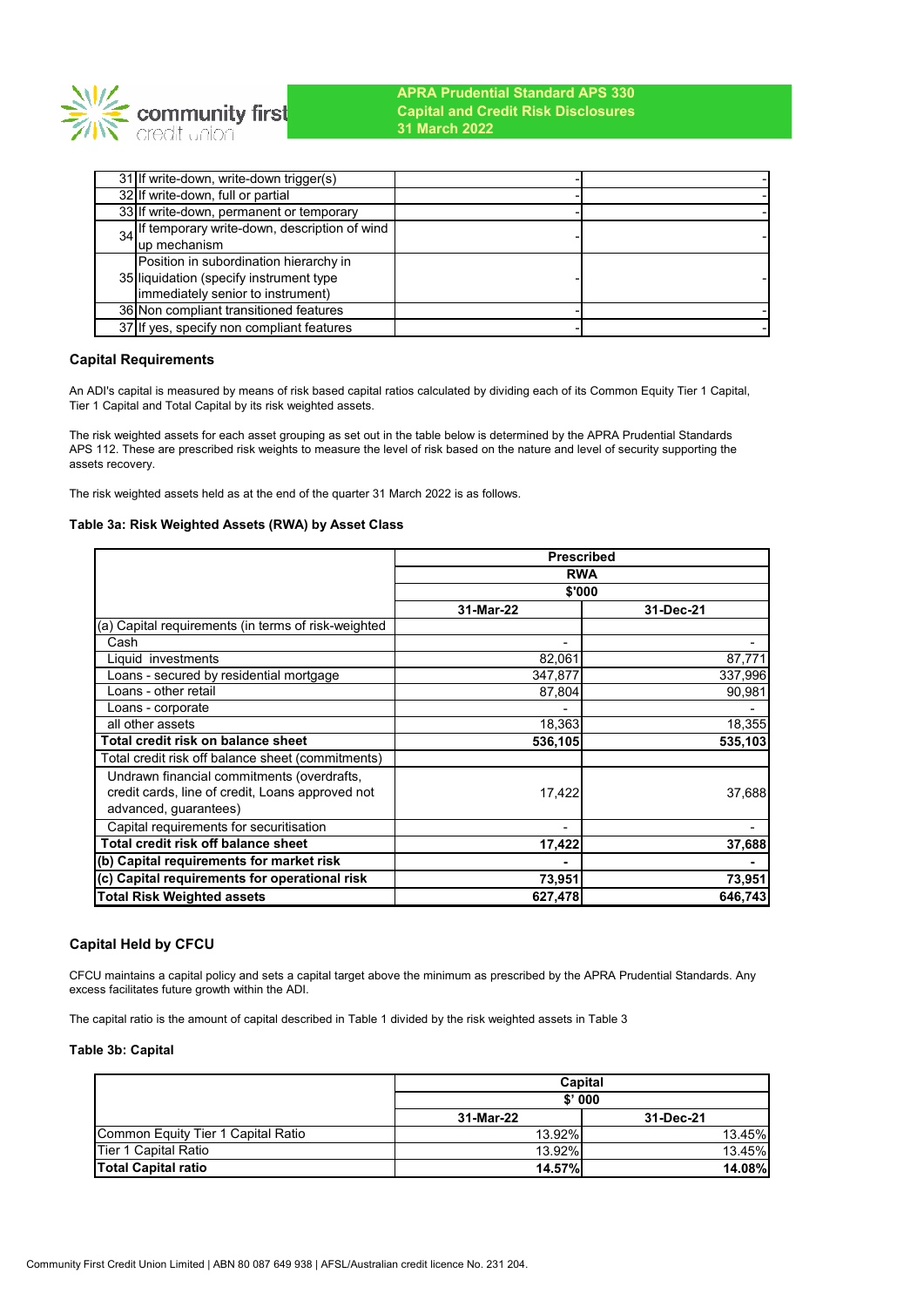

### **Credit Risk**

#### **Credit Risk- Investments**

Surplus cash not invested in loans to members are held in high quality liquid assets. This includes the funds required to be held to meet withdrawal of deposits by members of CFCU.

CFCU uses the ratings of reputable ratings agencies to assess the credit quality of all investment exposures, where applicable, using the credit quality assessment scale in APRA Prudential Guidance in APS112. The credit quality assessment scale within this standard has been complied with.

Table 4 below excludes equity and securitisation exposures. Securitisation exposures are set out in the Table 5 that follows.

The exposure values associated with each credit quality step are as per below in Table 4a.

### **Table 4a: Credit Risk Investments**

| 31-Mar-22                                 |                                                                                            |         |                     |                            |                                        |                                                            |  |
|-------------------------------------------|--------------------------------------------------------------------------------------------|---------|---------------------|----------------------------|----------------------------------------|------------------------------------------------------------|--|
| Investments with banks and<br>other ADI's | Carrying value on<br>Average gross<br>balance sheet at<br>exposure in quarter<br>31 Mar 22 |         | Past due facilities | <b>Impaired facilities</b> | Specific Provision as<br>at end of gtr | Increase in specific<br>provision and write<br>offs in gtr |  |
|                                           | \$'000                                                                                     | \$'000  | \$'000              | \$'000                     | \$'000                                 | \$'000                                                     |  |
| Cuscal                                    | 17.470                                                                                     | 17.470  |                     |                            |                                        |                                                            |  |
| Major Banks                               | 52.451                                                                                     | 57,900  |                     |                            |                                        |                                                            |  |
| Other rated ADIs                          | 142.260                                                                                    | 153,060 |                     |                            |                                        |                                                            |  |
| Unrated institutions - ADIs               |                                                                                            |         |                     |                            |                                        |                                                            |  |
| <b>Total</b>                              | 212,180                                                                                    | 228,430 |                     |                            |                                        |                                                            |  |

|                                           | 31-Dec-21                                                                                  |         |                     |                            |                                        |                                                            |  |
|-------------------------------------------|--------------------------------------------------------------------------------------------|---------|---------------------|----------------------------|----------------------------------------|------------------------------------------------------------|--|
| Investments with banks and<br>other ADI's | Carrying value on<br>Average gross<br>balance sheet at<br>exposure in quarter<br>31 Dec 21 |         | Past due facilities | <b>Impaired facilities</b> | Specific Provision as<br>at end of gtr | Increase in specific<br>provision and write<br>offs in atr |  |
|                                           | \$'000                                                                                     | \$'000  | \$'000              | \$'000                     | \$'000                                 | \$'000                                                     |  |
| Cuscal                                    | 17.470                                                                                     | 17.470  |                     |                            |                                        |                                                            |  |
| <b>Major Banks</b>                        | 47.434                                                                                     | 47.002  |                     |                            |                                        |                                                            |  |
| <b>Other rated ADIs</b>                   | 146,853                                                                                    | 131.459 |                     |                            |                                        |                                                            |  |
| Unrated institutions - ADIs               | 11.750                                                                                     |         |                     |                            |                                        |                                                            |  |
| Total                                     | 223.506                                                                                    | 195,931 |                     |                            |                                        |                                                            |  |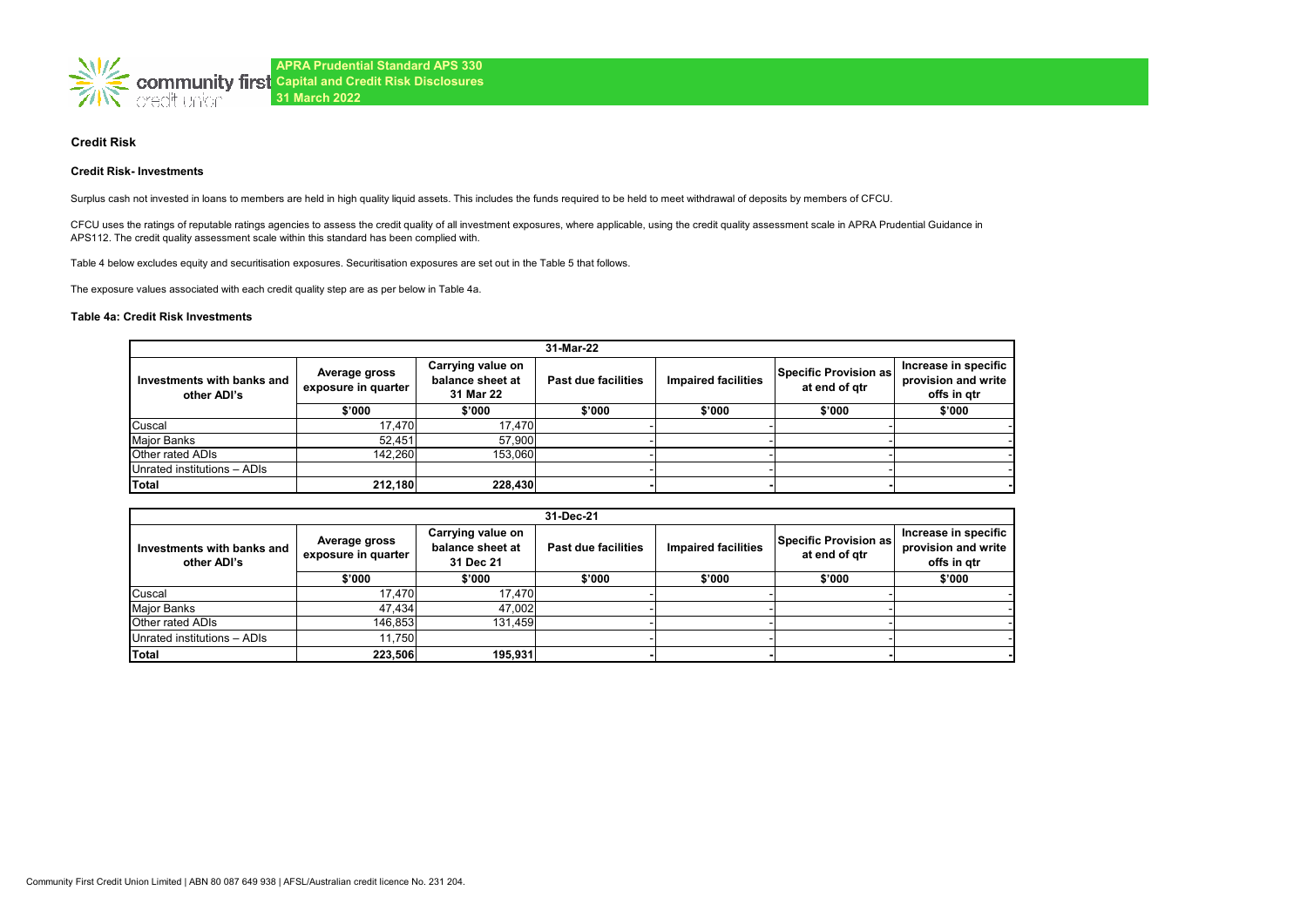

### **Credit Risk- Loans**

The classes of loans entered into by CFCU are limited to loans, commitments and other non-market off-balance sheet exposures. The ADI does not enter into debt securities and over-the-counter derivatives.

#### **Impairment details**

The level of impaired loans by class of loan is set out below. In the note below -

- Carrying Value is the amount of the balance sheet gross of provision (net of deferred fees).
- Past due loans is the 'on balance sheet' loan balances which are behind in repayments past due by 90 days or more but not impaired.
- Impaired loans are the 'on balance sheet' loan balances which are at risk of not meeting all principle and interest repayments over time.
- Provision for impairment is the amount of the impairment provision allocated to the class of impaired loans.
- The losses in the period equate to the additional provisions set aside for impaired loans, and bad debts written off in excess of previous provision allowances.

The impaired loans are generally not secured against residential property. Some impaired loans are secured by bill of sale over motor vehicles or other assets of varying value. It is not practicable to determine the fair value all collateral as at the balance date due to the variety of assets and condition.

The analysis of the ADI's loans by class is as follows in Table 4b.

#### **Table 4b: Credit Risk Loans**

| 31-Mar-22                 |                                                    |                                                    |                                                          |                     |                            |                                        |                                                            |  |
|---------------------------|----------------------------------------------------|----------------------------------------------------|----------------------------------------------------------|---------------------|----------------------------|----------------------------------------|------------------------------------------------------------|--|
| Loans Portfolio           | Gross exposure<br>value -Average for<br>the period | <b>Gross exposure</b><br>value on balance<br>sheet | Commitments-<br>redraws, overdraft<br>facilities undrawn | Past due facilities | <b>Impaired facilities</b> | Specific Provision as<br>at end of gtr | Increase in specific<br>provision and write<br>offs in gtr |  |
|                           | \$'000                                             | \$'000                                             | \$'000                                                   | \$'000              | \$'000                     | \$'000                                 | \$'000                                                     |  |
| Mortgage secured          | 947,779                                            | 960,600                                            | 55,052                                                   | 209                 | 2,753                      |                                        |                                                            |  |
| Personal                  | 55,356                                             | 56,558                                             | 4,006                                                    |                     | 168                        | 53                                     | 17                                                         |  |
| Overdrafts & Credit cards | 21,424                                             | 21,440                                             |                                                          |                     | 210                        | 145                                    | <b>29</b>                                                  |  |
| Corporate borrowers       | 9,898                                              | 9,885                                              | 141                                                      |                     |                            |                                        |                                                            |  |
| Total                     | 1,034,457                                          | 1,048,483                                          | 59,199                                                   | 209                 | 3,131                      | 198                                    | 46                                                         |  |

| 31-Dec-21                 |                                                           |                                                    |                                                          |                            |                            |                                        |                                                            |
|---------------------------|-----------------------------------------------------------|----------------------------------------------------|----------------------------------------------------------|----------------------------|----------------------------|----------------------------------------|------------------------------------------------------------|
| Loans Portfolio           | <b>Gross exposure</b><br>value -Average for<br>the period | <b>Gross exposure</b><br>value on balance<br>sheet | Commitments-<br>redraws, overdraft<br>facilities undrawn | <b>Past due facilities</b> | <b>Impaired facilities</b> | Specific Provision as<br>at end of gtr | Increase in specific<br>provision and write<br>offs in gtr |
|                           | \$'000                                                    | \$'000                                             | \$'000                                                   | \$'000                     | \$'000                     | \$'000                                 | \$'000                                                     |
| Mortgage secured          | 916,144                                                   | 934,957                                            | 58,730                                                   | 204                        | 3,272                      |                                        |                                                            |
| Personal                  | 52,551                                                    | 54,155                                             | 9,528                                                    |                            | 136                        | 45                                     |                                                            |
| Overdrafts & Credit cards | 20,772                                                    | 21,407                                             |                                                          |                            | 220                        | 140                                    |                                                            |
| Corporate borrowers       | 9.497                                                     | 9.911                                              | 199                                                      |                            |                            |                                        |                                                            |
| <b>Total</b>              | 998,964                                                   | 1,020,430                                          | 68.457                                                   | 204                        | 3,628                      | 185                                    |                                                            |